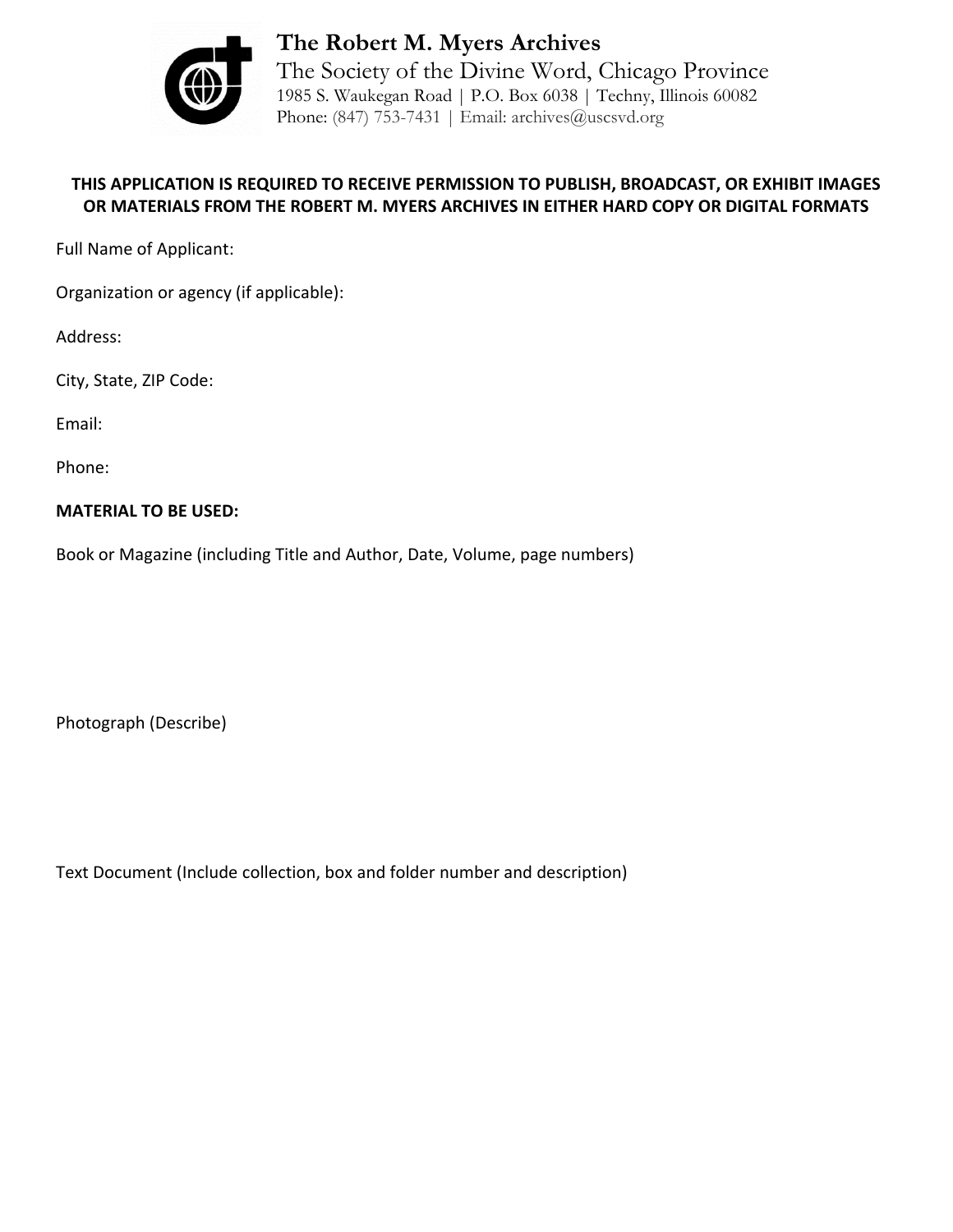## **INTENDED USE OF MATERIAL:**

Title or description of use:

Author/Producer (if different than self, please describe all):

| Projected date of publication:                                                    |
|-----------------------------------------------------------------------------------|
| Estimated date of final use:                                                      |
| <b>USE TYPE:</b>                                                                  |
| Commercial (for profit) $\odot$ Non-Profit $\bigcirc$                             |
| <b>FORMAT (Check all that apply):</b>                                             |
| Book Film/Video/Audio Magazine/Newsletter Advertisement Presentation Dissertation |
| Website   Other (please describe below)                                           |